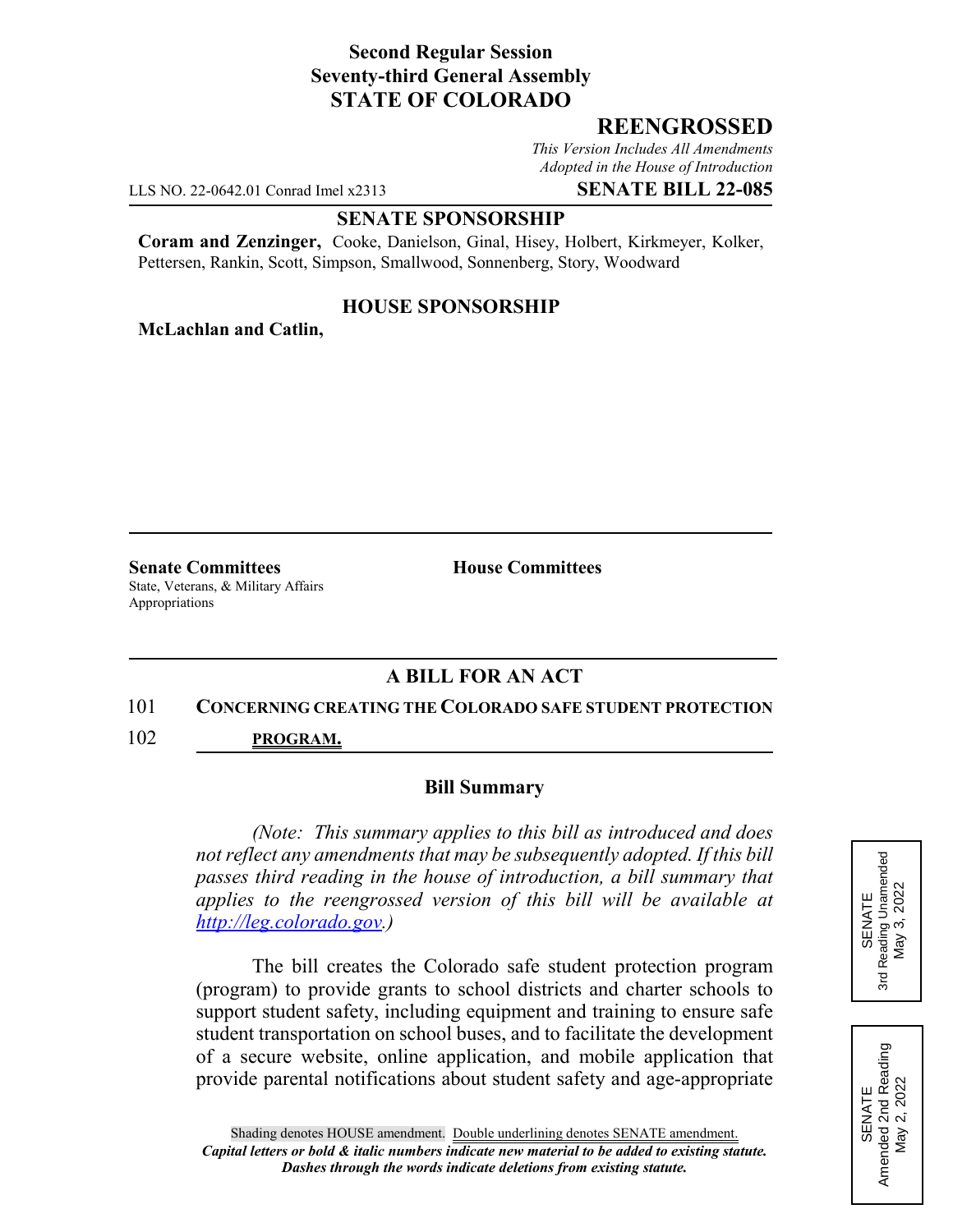health and safety information at no cost to parents (secure digital notification and information tools). The department of education (department) operates the grant program and selects a program facilitator to support schools awarded a program grant. The department allocates a portion of the program money to the program facilitator.

Subject to available appropriations, program grants are 3-year grants that cover the 2022-23 through 2024-25 school years. The department annually distributes grant money. A grant recipient may use a grant award to:

- ! Provide parents with the secure digital notification and information tools;
- Increase the safety of students and the security of school buses by equipping school buses with hardware and software that monitor driver behavior and enable the buses to communicate directly with first responders; and
- Fund relevant school bus safety training, including federal transportation security awareness training.

The program facilitator may be a public benefit corporation or a nonprofit organization that operates with a charitable purpose and must have at least 7 years of experience in student safety, including student transportation safety. The department allocates program money to the program facilitator. The program facilitator must use program money to:

- Support program grant recipients;
- Develop the secure digital notification and information tools;
- Recruit school bus drivers and conduct or facilitate federal transportation security awareness training;
- Develop and make publicly available school bus transportation safety information and age-appropriate student safety educational materials;
- Conduct a statewide awareness campaign to reduce instances of drivers illegally failing to stop for a school bus; and
- Seek additional sources of funding on behalf of the program.

The program is a 3-year program that repeals in 2025. The bill makes an appropriation.

- 1 *Be it enacted by the General Assembly of the State of Colorado:*
- 

2 **SECTION 1.** In Colorado Revised Statutes, **add** article 106 to

- 3 title 22 as follows:
-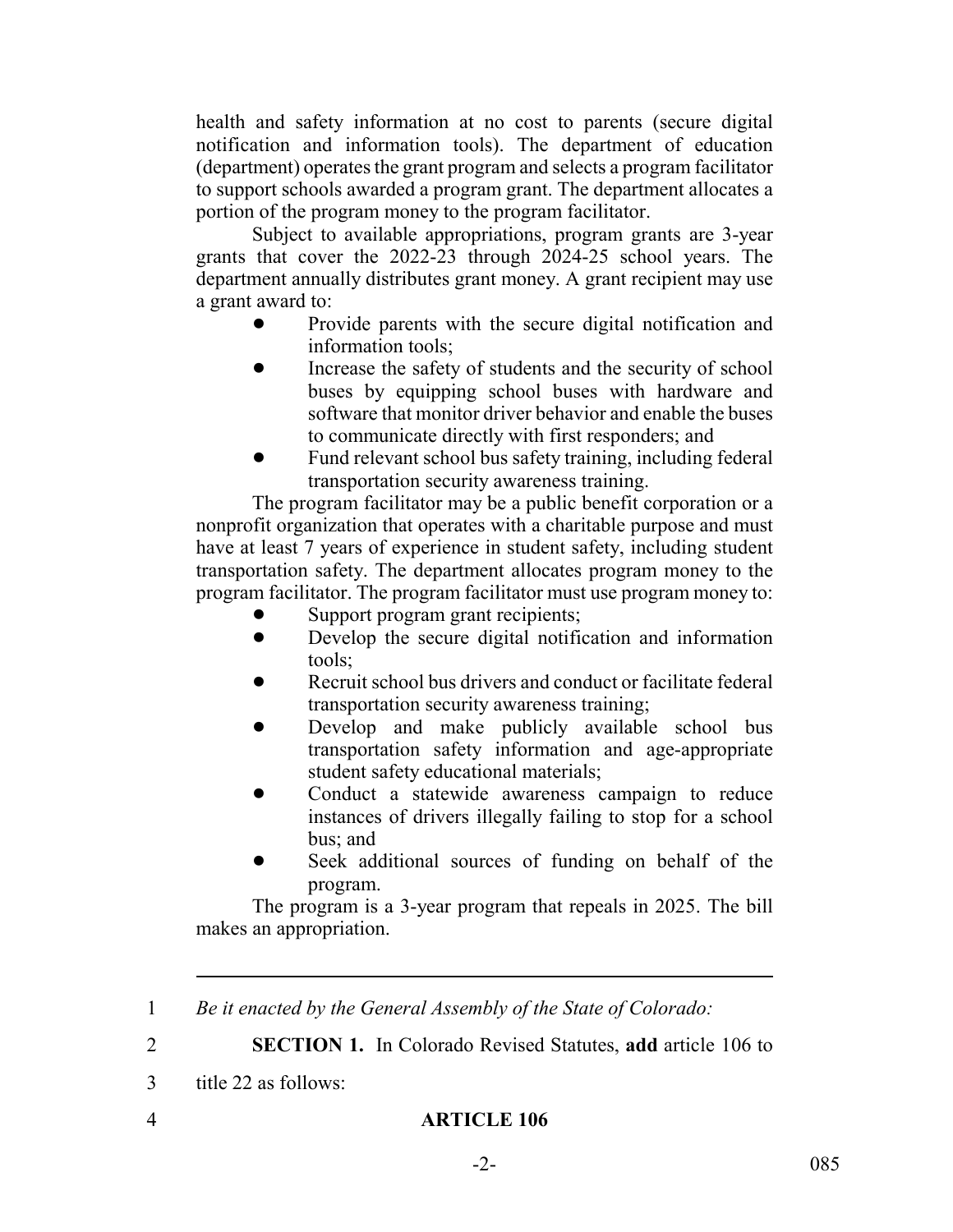| $\mathbf{1}$   | <b>Colorado Safe Student Protection Act</b>                     |
|----------------|-----------------------------------------------------------------|
| $\overline{2}$ | 22-106-101. Short title. THE SHORT TITLE OF THIS ARTICLE 106 IS |
| 3              | <u>"ANNA AND MAKAYLA'S LAW".</u>                                |
| $\overline{4}$ | 22-106-102. Definitions. As USED IN THIS ARTICLE 106, UNLESS    |
| 5              | THE CONTEXT OTHERWISE REQUIRES:                                 |
| 6              | (1) "CHARITABLE PURPOSE" HAS THE SAME MEANING AS SET FORTH      |
| $\tau$         | IN SECTION 6-16-103 (2).                                        |
| 8              | "DEPARTMENT" MEANS THE DEPARTMENT OF EDUCATION<br>(2)           |
| 9              | CREATED AND EXISTING PURSUANT TO SECTION 24-1-115.              |
| 10             | (3) "FEDERAL TRANSPORTATION SECURITY AWARENESS TRAINING         |
| 11             | PROGRAM" MEANS THE SECURITY AWARENESS TRAINING PROGRAM          |
| 12             | OFFERED TO FRONT LINE TRANSPORTATION PROFESSIONALS THAT IS      |
| 13             | MANAGED BY THE FEDERAL TRANSPORTATION SECURITY ADMINISTRATION   |
| 14             | WITHIN THE FEDERAL DEPARTMENT OF HOMELAND SECURITY, KNOWN AS    |
| 15             | "FIRST OBSERVER PLUS".                                          |
| 16             | (4) "GRANT PROGRAM" MEANS THE PROGRAM TO AWARD GRANTS           |
| 17             | PURSUANT TO SECTION 22-106-104.                                 |
| 18             | (5)<br>"PROGRAM" MEANS THE COLORADO SAFE STUDENT                |
| 19             | PROTECTION PROGRAM CREATED IN SECTION 22-106-103.               |
| 20             | "PROGRAM FACILITATOR" MEANS THE ORGANIZATION<br>(6)             |
| 21             | SELECTED BY THE DEPARTMENT PURSUANT TO SECTION 22-106-105 TO    |
| 22             | SUPPORT GRANT RECIPIENTS.                                       |
| 23             | (7) "RURAL SCHOOL DISTRICT" MEANS A SCHOOL DISTRICT IN          |
| 24             | COLORADO THAT THE DEPARTMENT OF EDUCATION DETERMINES IS RURAL   |
| 25             | BASED ON THE GEOGRAPHIC SIZE OF THE SCHOOL DISTRICT AND THE     |
| 26             | DISTANCE OF THE SCHOOL DISTRICT FROM THE NEAREST LARGE,         |
| 27             | URBANIZED AREA.                                                 |

-3- 085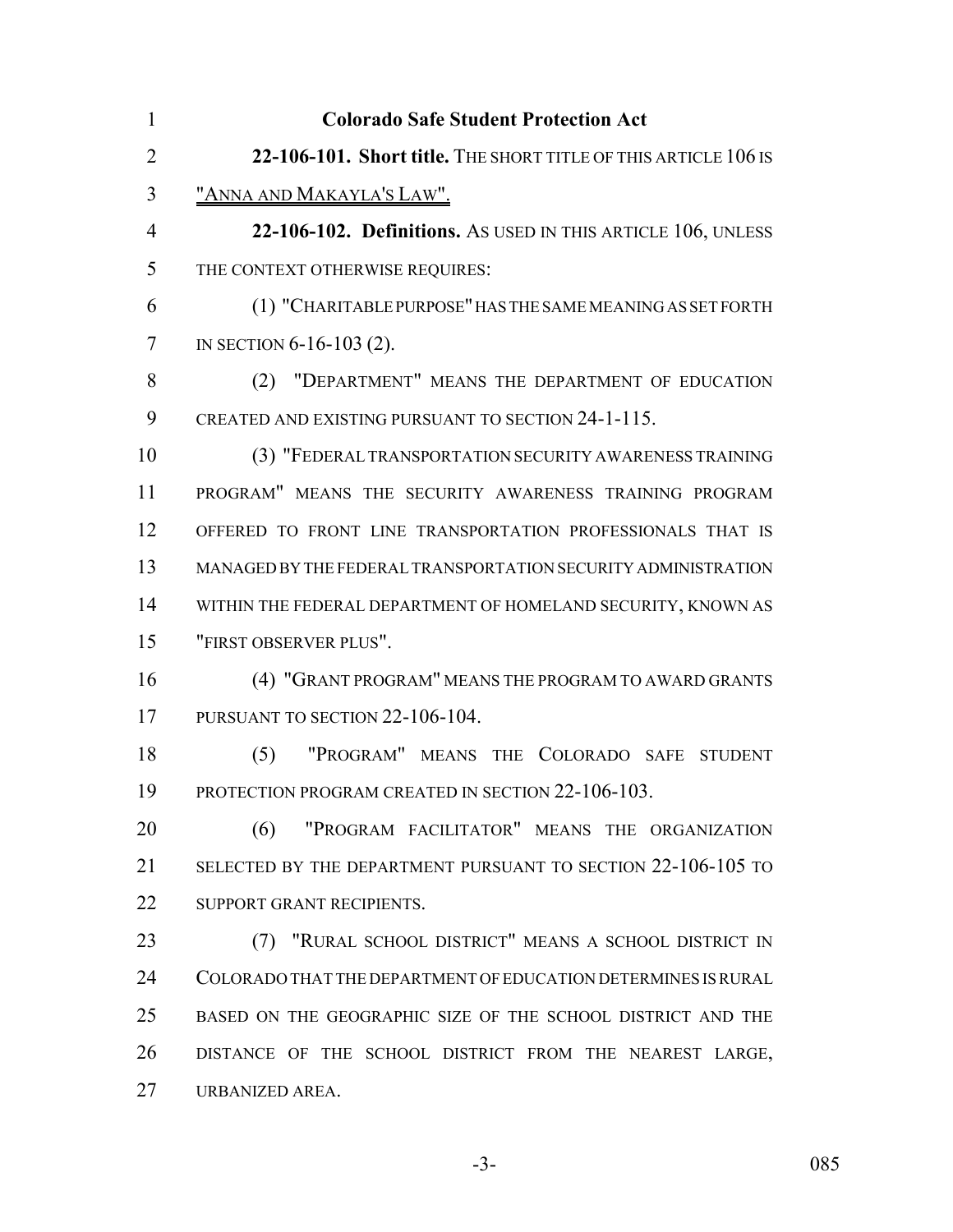(8) "SCHOOL DISTRICT" MEANS ANY SCHOOL DISTRICT ORGANIZED AND EXISTING PURSUANT TO LAW. "SCHOOL DISTRICT" INCLUDES A CHARTER SCHOOL AUTHORIZED BY A SCHOOL DISTRICT PURSUANT TO PART 1 OF ARTICLE 30.5 OF TITLE 22 OR A CHARTER SCHOOL AUTHORIZED BY THE STATE CHARTER SCHOOL INSTITUTE PURSUANT TO PART 5 OF ARTICLE 30.5 OF TITLE 22 THAT IS RESPONSIBLE FOR THE TRANSPORTATION OF STUDENTS ENROLLED IN THE SCHOOL.

 (9) "SECURE DIGITAL NOTIFICATION AND INFORMATION TOOLS" MEANS THE SECURE WEBSITE, ONLINE APPLICATION, AND MOBILE APPLICATION DESCRIBED IN SECTION 22-106-103 (1)(b).

 (10) "SILENT DURESS ALARM" MEANS A SILENT ALARM THAT SENDS A DISTRESS CALL AND THE LAST-KNOWN GLOBAL POSITIONING SYSTEM COORDINATES OF THE SCHOOL BUS TO SCHOOL OFFICIALS AND EMERGENCY RESPONSE PERSONNEL.

 (11) "STATE BOARD" MEANS THE STATE BOARD OF EDUCATION CREATED AND EXISTING PURSUANT TO SECTION 1 OF ARTICLE IX OF THE STATE CONSTITUTION.

 **22-106-103. Colorado safe student protection program - creation - department duties - rules.** (1) THERE IS CREATED IN THE DEPARTMENT THE COLORADO SAFE STUDENT PROTECTION PROGRAM TO: (a) INCREASE THE SAFETY OF STUDENTS, INCLUDING THE SAFETY

22 AND SECURITY OF SCHOOL BUSES;

 (b) FACILITATE THE DEVELOPMENT, MAINTENANCE, AND IMPLEMENTATION OF SECURE DIGITAL NOTIFICATION AND INFORMATION TOOLS, INCLUDING AN INTERNET WEBSITE, ONLINE APPLICATION, AND MOBILE APPLICATION, THAT SEND STUDENT SAFETY NOTIFICATIONS TO PARENTS AND PROVIDE USERS WITH GENERAL STUDENT HEALTH AND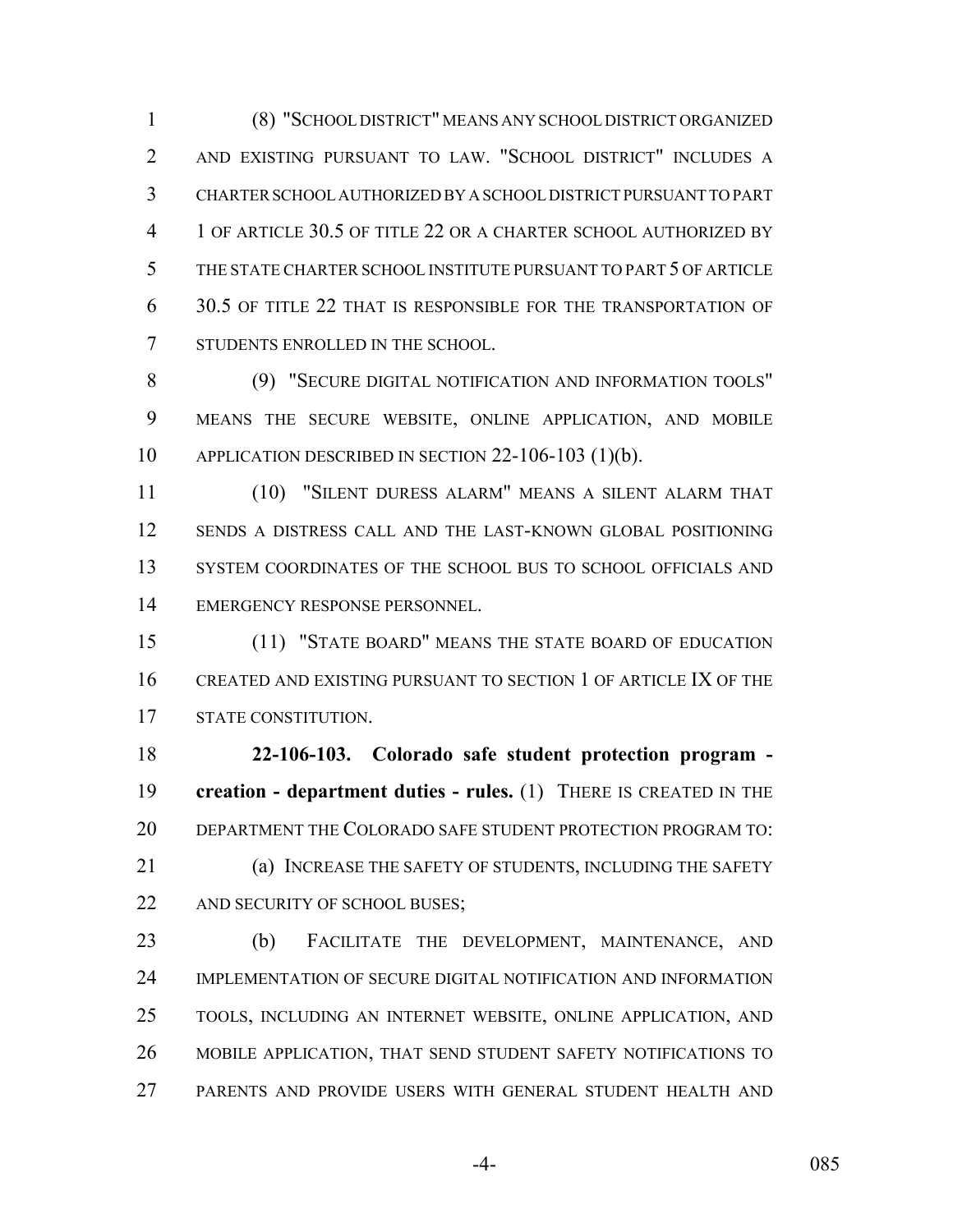SAFETY RESOURCES AND INFORMATION. EACH TOOL MUST:

 (I) PROVIDE SECURE AND VERIFIABLE PARENTAL NOTIFICATION, AT NO COST TO PARENTS, RELATING TO STUDENT SAFETY, INCLUDING, IF APPLICABLE, SCHOOL BUS STATUS;

 (II) HAVE THE CAPABILITY TO ALLOW PARENTS TO OPT IN OR OUT OF RECEIVING NOTIFICATIONS;

 (III) INCLUDE DATA PRIVACY AND INTEGRITY PROTECTIONS; AND 8 (IV) INCLUDE DEVICE IDENTITY AND INTEGRITY PROTECTIONS; (c) PROVIDE SCHOOL DISTRICTS WITH GRANTS TO EQUIP THEIR SCHOOL BUSES WITH HARDWARE AND SOFTWARE THAT MONITOR DRIVER BEHAVIOR AND ENABLE THE BUSES TO COMMUNICATE DIRECTLY WITH FIRST RESPONDERS BY CELLULAR, SATELLITE, OR ANY OTHER AVAILABLE 13 MEANS OF COMMUNICATION AND BY USING A SILENT DURESS ALARM;

 (d) IMPROVE SCHOOL BUS DRIVER TRAINING, INCLUDING TRAINING RELATED TO TRANSPORTATION FOR STUDENTS WITH SPECIAL NEEDS; AND

 (e) INFORM AND EDUCATE THE PUBLIC ABOUT STUDENT SAFETY, 17 INCLUDING SCHOOL TRANSPORTATION SAFETY.

18 (2) THE DEPARTMENT SHALL:

 (a) SUBJECT TO AVAILABLE FUNDS, AWARD PROGRAM GRANTS, AS DESCRIBED IN SECTION 22-106-104, IN ACCORDANCE WITH STATE BOARD RULES; AND

 (b) SELECT AN ORGANIZATION TO SERVE AS THE PROGRAM FACILITATOR, AS DESCRIBED IN SECTION 22-106-105, IN ACCORDANCE 24 WITH STATE BOARD RULES.

 (3) PURSUANT TO ARTICLE 4 OF THIS TITLE 22, THE STATE BOARD SHALL ADOPT RULES NECESSARY FOR THE ADMINISTRATION OF THIS ARTICLE 106. AT A MINIMUM, THE RULES MUST INCLUDE: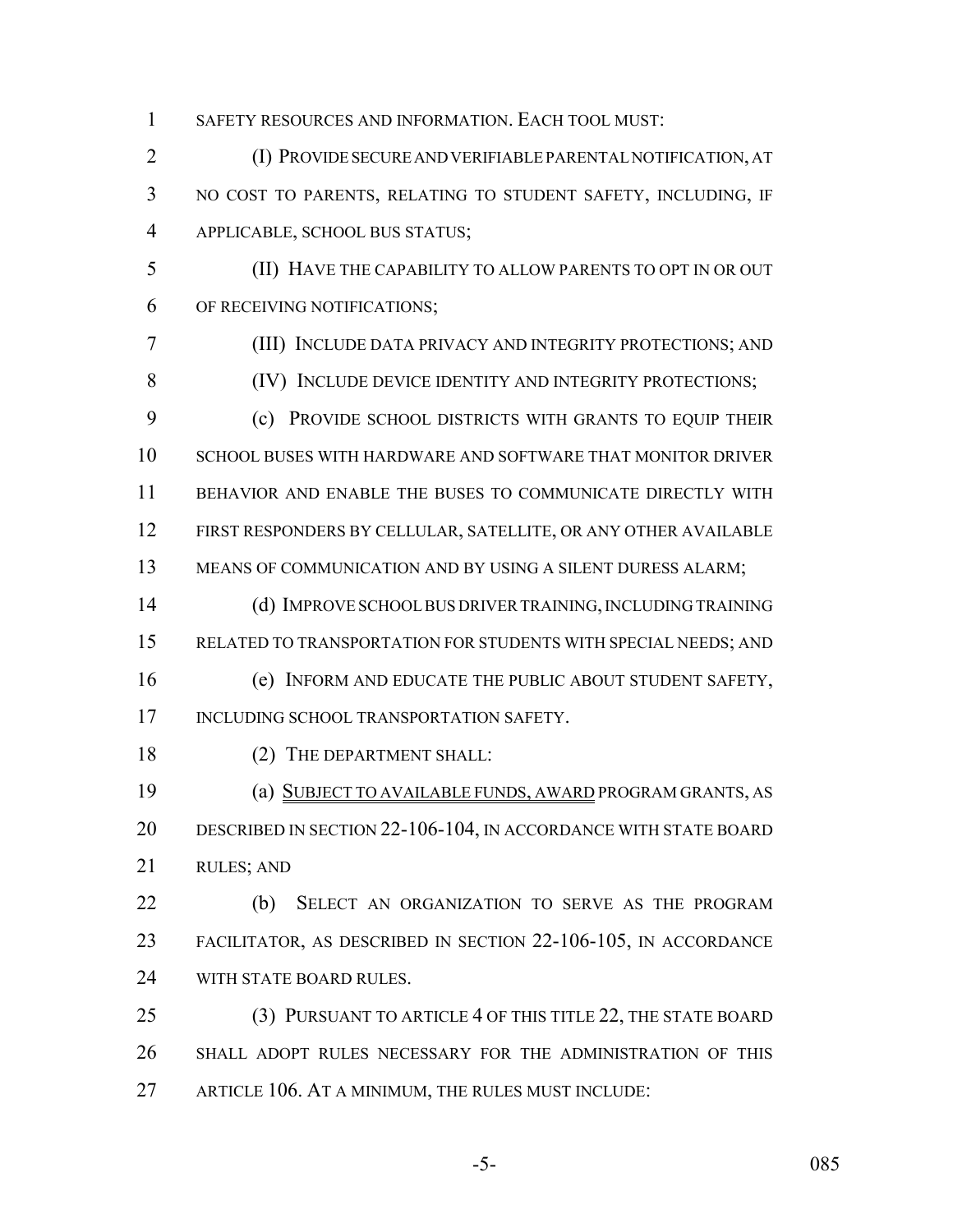(a) PROCEDURES TO IMPLEMENT THE GRANT PROGRAM, INCLUDING:

- 3 (I) AN APPLICATION PROCESS, INCLUDING DEADLINES;
- (II) THE CRITERIA FOR AWARDING A GRANT TO A SCHOOL DISTRICT AND DETERMINING THE AMOUNT OF THE AWARD; AND
- (III) A PROCESS FOR ACHIEVING A BALANCED DISTRIBUTION OF GRANT MONEY TO RURAL, URBAN, AND SUBURBAN SCHOOL DISTRICTS AND 8 SCHOOL DISTRICTS IN ALL AREAS OF THE STATE; AND
- (b) PROCEDURES FOR SELECTING A PROGRAM FACILITATOR, INCLUDING:
- 

11 (I) AN APPLICATION PROCESS, INCLUDING DEADLINES;

- **(II)** A PROCESS FOR DISTRIBUTING PROGRAM MONEY TO THE PROGRAM FACILITATOR; AND
- (III) PROCEDURES FOR VERIFYING THE PROGRAM FACILITATOR'S CONTINUED ELIGIBILITY TO SERVE AS THE FACILITATOR.
- (4) THE DEPARTMENT MAY SEEK, ACCEPT, AND EXPEND GIFTS, GRANTS, AND DONATIONS FROM PRIVATE OR PUBLIC SOURCES FOR THE 18 PURPOSES OF THIS ARTICLE 106.
- **22-106-104. Program grants report.** (1) (a) SUBJECT TO AVAILABLE MONEY, THE DEPARTMENT SHALL AWARD GRANTS TO SCHOOL DISTRICTS TO ACHIEVE THE GOALS OF THE PROGRAM BY PROVIDING THOSE 22 DISTRICTS WITH FUNDING NECESSARY TO:
- (I) PROVIDE PARENTS WITH NO-COST SECURE DIGITAL 24 NOTIFICATION AND INFORMATION TOOLS;
- (II) INCREASE THE SAFETY OF STUDENTS AND THE SECURITY OF SCHOOL BUSES BY EQUIPPING SCHOOL BUSES WITH HARDWARE AND SOFTWARE THAT MONITOR DRIVER BEHAVIOR AND ENABLE THE BUSES TO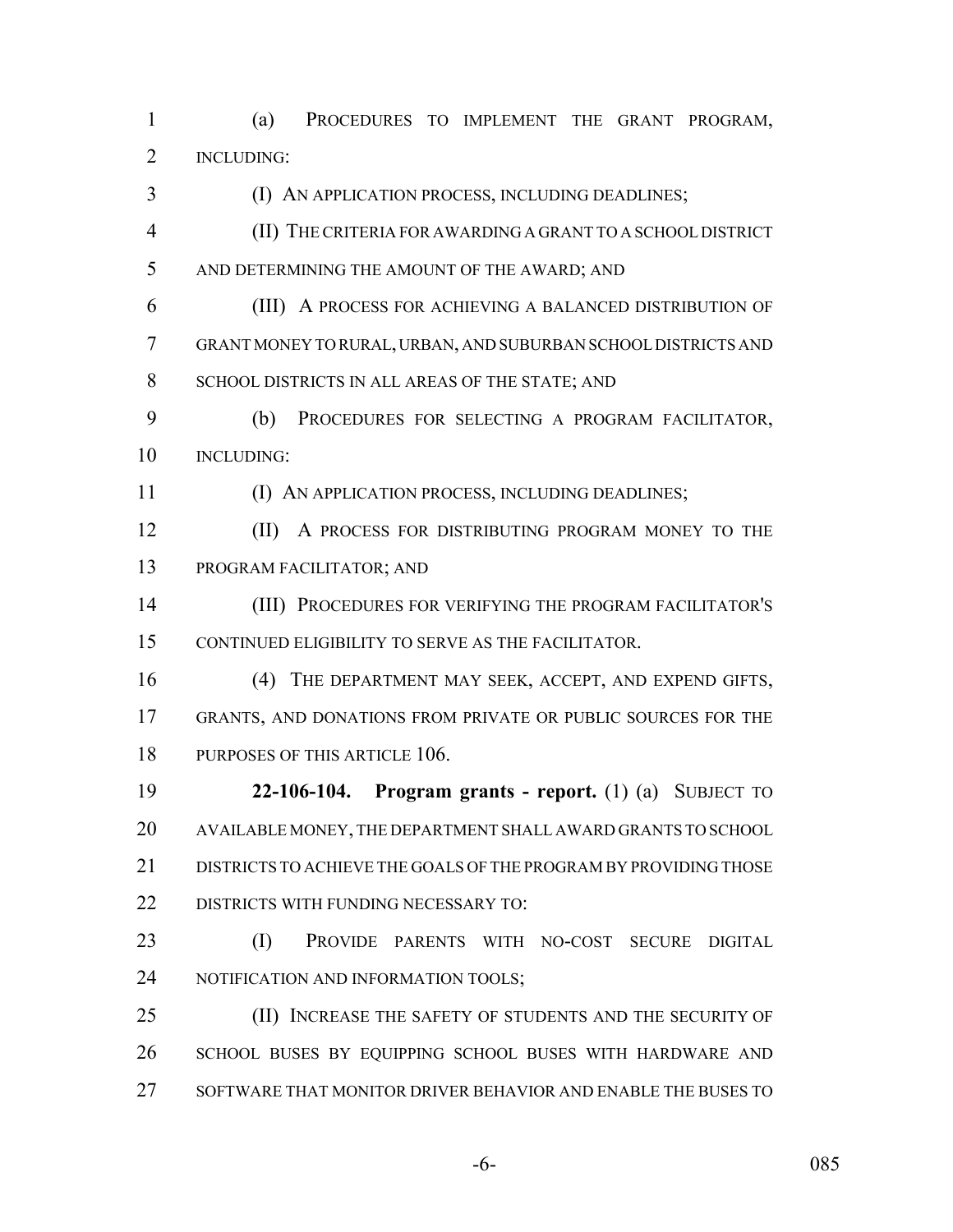COMMUNICATE DIRECTLY WITH FIRST RESPONDERS; AND

 (III) FUND NECESSARY AND RELEVANT SCHOOL BUS SAFETY TRAINING.

 (b) THE DEPARTMENT SHALL NOTIFY SCHOOL DISTRICTS OF THE PROGRAM AND ANY GRANT PROGRAM APPLICATION DEADLINES.

 (2) IN ORDER TO BE ELIGIBLE FOR A GRANT PURSUANT TO THIS SECTION, A SCHOOL DISTRICT MUST SUBMIT AN APPLICATION TO THE DEPARTMENT. THE APPLICATION MUST INCLUDE THE FOLLOWING INFORMATION:

 (a) A DESCRIPTION OF ANY STUDENT SAFETY AND SECURITY CHALLENGES FACED BY THE SCHOOL DISTRICT;

 (b) A SUMMARY OF THE SCHOOL BUS TRANSPORTATION PROVIDED BY THE SCHOOL DISTRICT TO ITS STUDENTS AND A DESCRIPTION OF ANY SCHOOL BUS SAFETY AND SECURITY CHALLENGES FACED BY THE SCHOOL DISTRICT;

**(c) HOW THE SCHOOL DISTRICT WILL USE A GRANT AWARD IN**  FURTHERANCE OF THE GOALS OF THE PROGRAM, AS DESCRIBED IN SECTION  $18 \qquad 22 - 106 - 103 \tag{1};$ 

 (d) ANY MEASURABLE GOALS THAT THE SCHOOL DISTRICT EXPECTS TO ACHIEVE WITH GRANT MONEY; AND

 (e) ANY OTHER INFORMATION REQUIRED BY STATE BOARD RULE. 22 (3) AS SOON AS POSSIBLE AFTER THE EFFECTIVE DATE OF THIS SECTION, THE DEPARTMENT SHALL AWARD GRANTS TO APPLICANTS IN 24 ACCORDANCE WITH STATE BOARD RULES. <u>\_\_</u> \_\_

 (4) THE PROGRAM FACILITATOR SHALL PROVIDE A SCHOOL DISTRICT THAT RECEIVES A GRANT AWARD SUPPORT AND RECOMMENDATIONS.A SCHOOL DISTRICT THAT RECEIVES A GRANT AWARD

-7- 085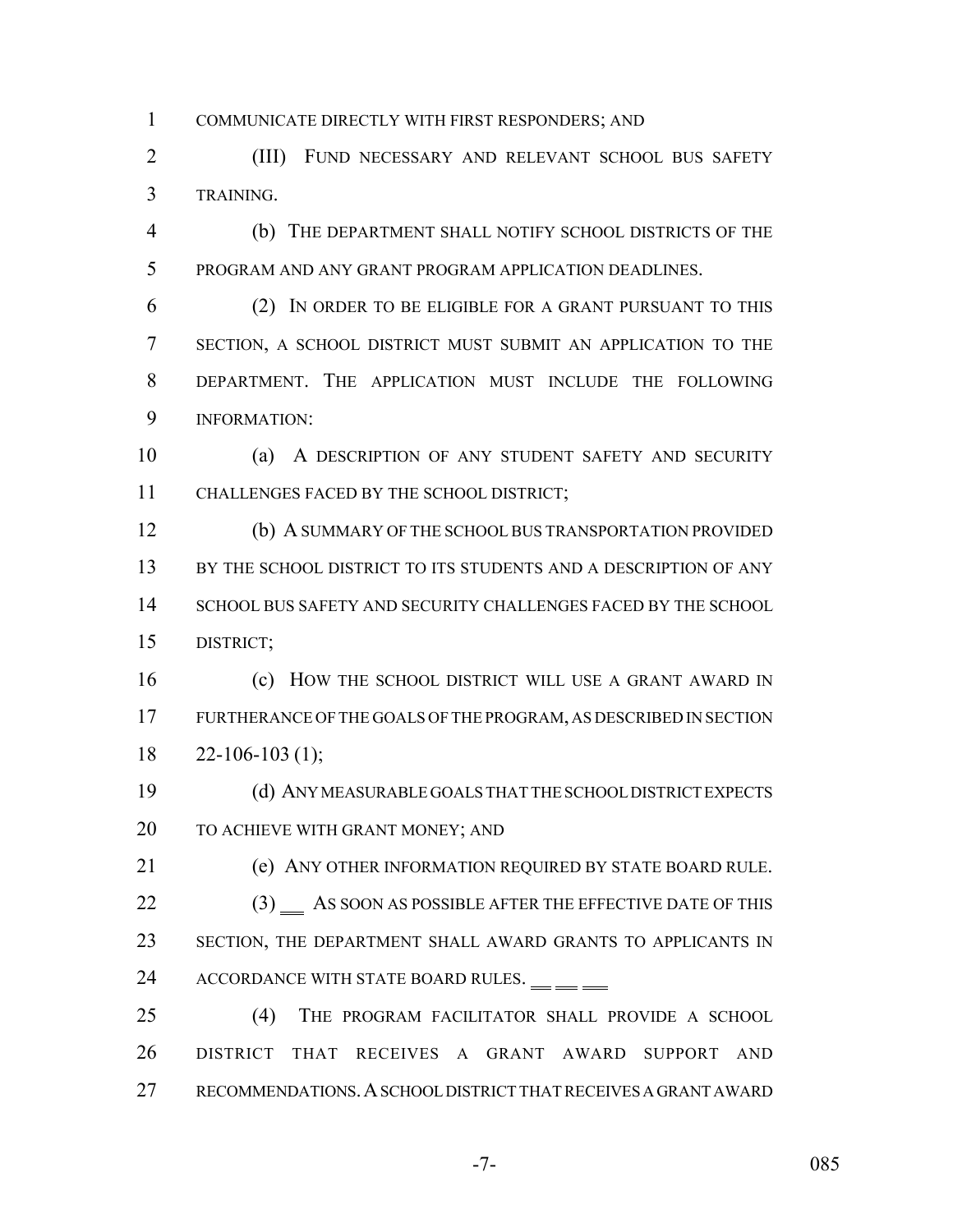1 MAY ONLY USE THE GRANT AWARD FOR THE FOLLOWING:

 (a) THE OPERATION AND USE OF SECURE DIGITAL NOTIFICATION AND INFORMATION TOOLS TO PROVIDE SECURE AND VERIFIABLE PARENTAL NOTIFICATION, AT NO COST TO PARENTS, RELATING TO STUDENT SAFETY, INCLUDING SCHOOL BUS STATUS, AND TO MAKE STUDENT SAFETY RESOURCES AND INFORMATIONAL MATERIALS AVAILABLE TO USERS;

 (b) ACQUIRING EQUIPMENT NECESSARY FOR SCHOOL BUSES TO COMMUNICATE DIRECTLY WITH FIRST RESPONDERS BY CELLULAR, SATELLITE, OR ANY OTHER AVAILABLE MEANS OF AND BY USING A SILENT DURESS ALARM, INCLUDING INSTALLATION, MAINTENANCE, TRAINING, TELECOMMUNICATION, AND DATA-RELATED COSTS RELATED TO THE EQUIPMENT;

 (c) ACQUIRING EQUIPMENT TO MONITOR SCHOOL BUS DRIVER 14 BEHAVIOR TO PREVENT EXCESSIVE SPEED, TRAVELING OFF ROUTE, AND UNNECESSARY IDLING, SO THAT GRANT RECIPIENTS CAN TRAIN DRIVERS TO FOLLOW PROCEDURES THAT REDUCE ACCIDENTS, LOWER SCHOOL BUS OPERATING COSTS, AND REDUCE EMISSIONS PRODUCED BY SCHOOL BUSES; (d) SCHOOL BUS DRIVER TRAINING, INCLUDING TRAINING RELATED TO PROVIDING TRANSPORTATION FOR STUDENTS WITH SPECIAL NEEDS, AND THE PROVISION OF BACKGROUND CHECKS WHEN NECESSARY FOR SCHOOL 21 BUS DRIVERS TO OPERATE EQUIPMENT ACQUIRED WITH GRANT MONEY; AND

 (e) OBTAINING CREDENTIALS OR OTHER PERMISSIONS, INCLUDING DIGITAL IDENTITIES, NECESSARY FOR DISTRICT PERSONNEL, INCLUDING BUS DRIVERS, TO PROPERLY OPERATE EQUIPMENT ACQUIRED WITH GRANT MONEY AND TO FACILITATE PARTICIPATION IN THE FEDERAL TRANSPORTATION SECURITY AWARENESS TRAINING PROGRAM.

-8- 085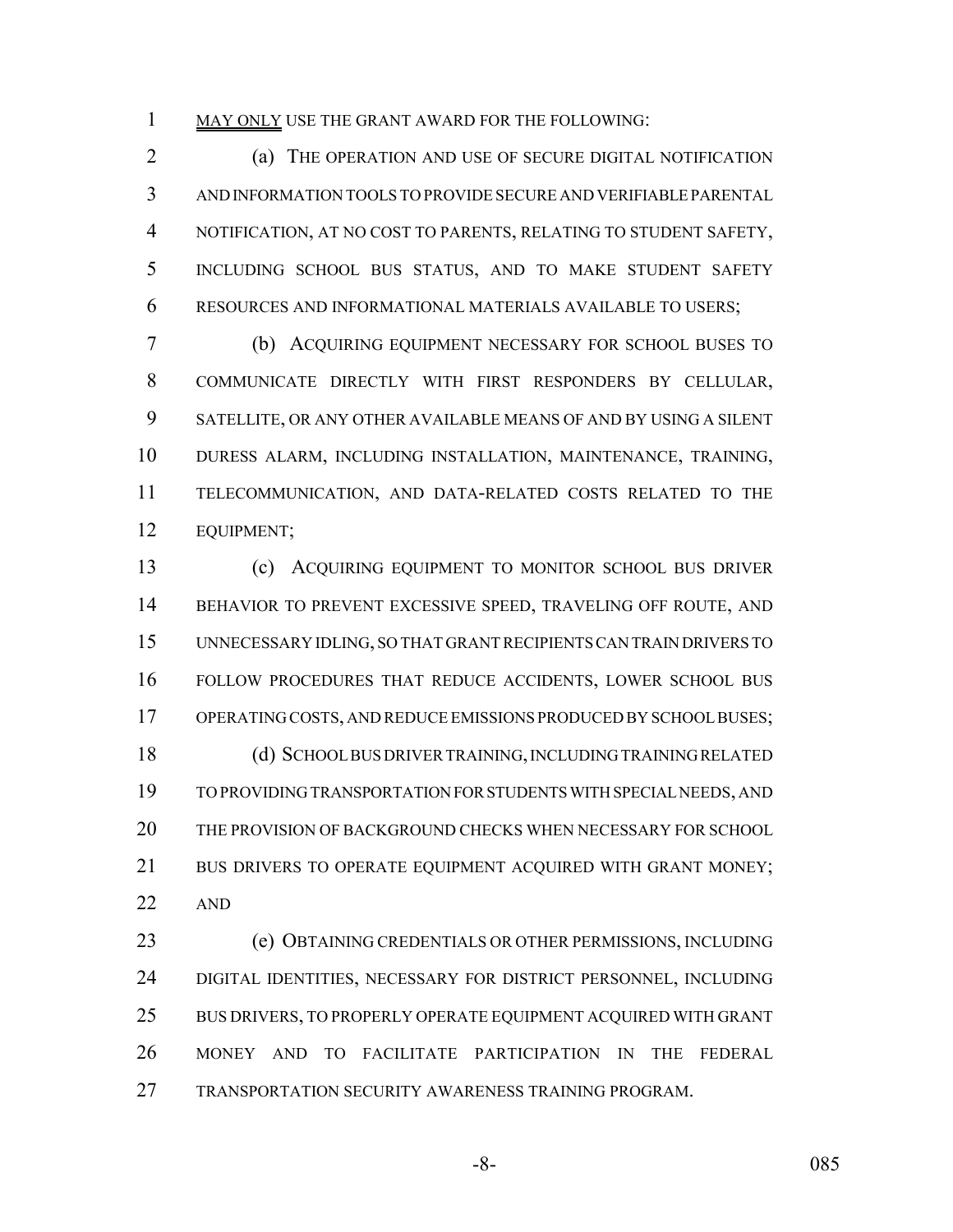(5) ANNUALLY, ON A SCHEDULE DETERMINED BY THE DEPARTMENT, A SCHOOL DISTRICT THAT RECEIVES A GRANT PURSUANT TO THIS SECTION SHALL SUBMIT A REPORT TO THE DEPARTMENT THAT INCLUDES INFORMATION ABOUT THE USE OF GRANT MONEY, WHETHER THE SCHOOL DISTRICT ACHIEVED ANY OF THE GOALS DESCRIBED IN ITS GRANT APPLICATION, AND ANY OTHER INFORMATION REQUESTED BY THE DEPARTMENT.

 **22-106-105. Program facilitator - report.** (1) AS SOON AS POSSIBLE AFTER THE EFFECTIVE DATE OF THIS SECTION, THE DEPARTMENT, IN ACCORDANCE WITH STATE BOARD RULES, SHALL SELECT AN ORGANIZATION TO SERVE AS A PROGRAM FACILITATOR THAT SUPPORTS 13 SCHOOL DISTRICTS AWARDED A GRANT PURSUANT TO THIS ARTICLE 106. 

 (2) THE PROGRAM FACILITATOR MAY BE A PUBLIC BENEFIT 16 CORPORATION, AS DESCRIBED IN SECTION 7-101-503 (1), OR A NONPROFIT THAT OPERATES WITH A CHARITABLE PURPOSE AND MUST HAVE AT LEAST SEVEN YEARS OF EXPERIENCE IN STUDENT SAFETY, EVIDENCE-BASED 19 SCHOOL BUS SAFETY AND SURFACE TRANSPORTATION SECURITY, CHILD SAFETY CAMPAIGN MANAGEMENT, AND CONDUCTING FUNDRAISING 21 CAMPAIGNS THAT SUPPORT STUDENT SAFETY-RELATED INITIATIVES.

22 (3) IN ORDER TO BE SELECTED AS THE PROGRAM FACILITATOR, AN ORGANIZATION MUST SUBMIT AN APPLICATION TO THE DEPARTMENT. AN APPLICATION MUST:

 (a) DEMONSTRATE THAT THE APPLICANT HAS THE EXPERIENCE REQUIRED OF THE PROGRAM FACILITATOR, AS DESCRIBED IN SUBSECTION 27 (2) OF THIS SECTION;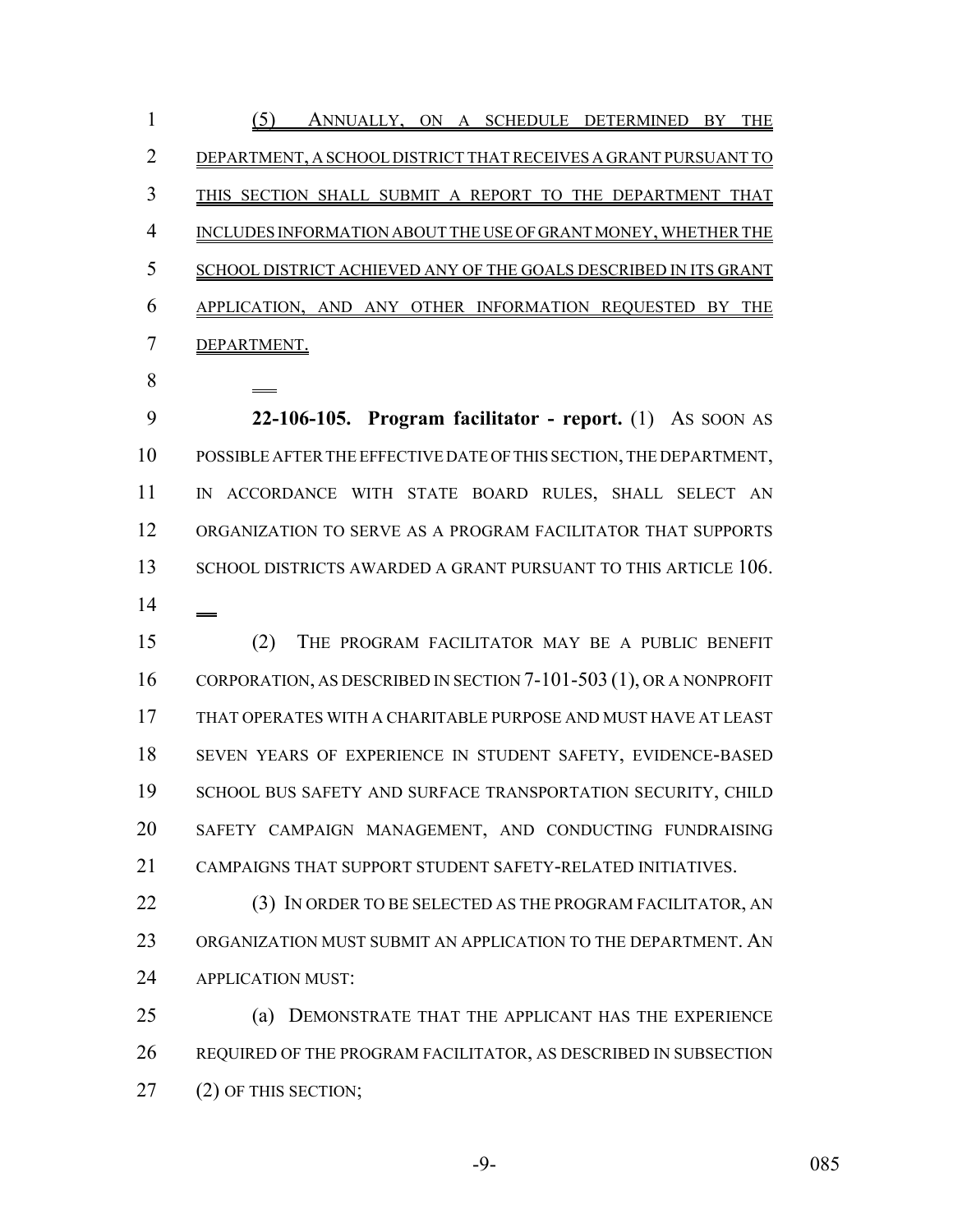(b) DESCRIBE ANY PUBLIC SERVICE CAMPAIGNS CONDUCTED BY THE APPLICANT WITH THE SUPPORT OF GOVERNMENTAL ENTITIES OR MEDIA ORGANIZATIONS;

 (c) DEMONSTRATE THE APPLICANT'S ABILITY TO OBTAIN CORPORATE SPONSORSHIPS AND OTHER FUNDING THROUGH GIFTS, GRANTS, AND DONATIONS THAT WOULD ALLOW THE APPLICANT TO PROVIDE SCHOOL DISTRICTS WITH SERVICES DESCRIBED IN THIS ARTICLE 106, IN ADDITION TO THE SERVICES FUNDED WITH STATE MONEY; AND

 (d) INCLUDE ANY OTHER INFORMATION REQUIRED BY STATE BOARD RULES.

 (4) (a) THE DEPARTMENT SHALL SELECT ONE ORGANIZATION THAT 12 MEETS THE ELIGIBILITY REQUIREMENTS DESCRIBED IN THIS SECTION TO 13 SERVE AS THE PROGRAM FACILITATOR.

 (b) THE ORGANIZATION SELECTED BY THE DEPARTMENT SHALL CONTINUE TO SERVE AS THE PROGRAM FACILITATOR AS LONG AS THE ORGANIZATION MEETS THE CRITERIA DESCRIBED IN SUBSECTION (2) OF THIS SECTION AND DOES NOT VIOLATE ANY PROVISION OF THIS SECTION. (5) (a) THE DEPARTMENT SHALL DISTRIBUTE FIFTY PERCENT OF MONEY, INCLUDING ANY MONEY APPROPRIATED AND ANY GIFTS, GRANTS, AND DONATIONS, FOR THE GRANT PROGRAM TO THE PROGRAM FACILITATOR. **(b)** THE PROGRAM FACILITATOR SHALL USE PROGRAM MONEY FOR 23 THE FOLLOWING: (I) SUPPORTING SCHOOL DISTRICTS AWARDED GRANTS PURSUANT TO SECTION 22-106-104; (II) DEVELOPING AND MAINTAINING THE SECURE DIGITAL

NOTIFICATION AND INFORMATION TOOLS DESCRIBED IN SECTION

-10- 085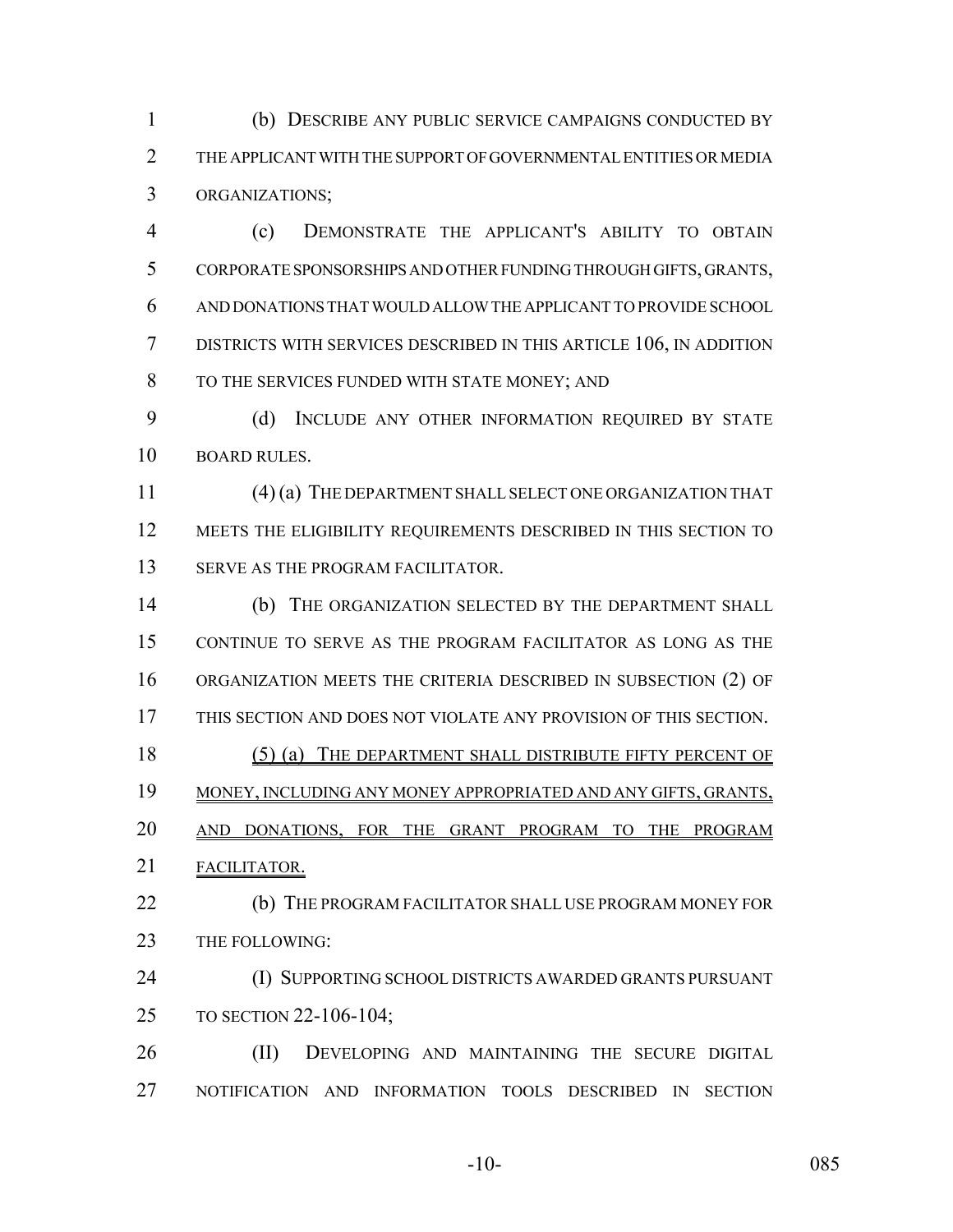22-106-103 (1)(b) TO PROVIDE SECURE AND VERIFIABLE PARENTAL NOTIFICATION, AT NO COST TO PARENTS, RELATING TO STUDENT SAFETY, INCLUDING SCHOOL BUS STATUS, AND TO MAKE STUDENT SAFETY RESOURCES AND INFORMATIONAL MATERIALS AVAILABLE TO USERS;

(III) RECRUITING SCHOOL BUS DRIVERS;

 (IV) CONDUCTING OR FACILITATING, AT NO COST TO SCHOOLS, TRAINING FROM THE FEDERAL TRANSPORTATION SECURITY AWARENESS TRAINING PROGRAM;

 (V) DEVELOPING, AND MAKING PUBLICLY AVAILABLE, SCHOOL BUS TRANSPORTATION SAFETY INFORMATION AND AGE-APPROPRIATE STUDENT 11 SAFETY EDUCATIONAL MATERIALS;

 (VI) CONDUCTING A STATEWIDE AWARENESS CAMPAIGN TO REDUCE INSTANCES WHEN DRIVERS FAIL TO STOP FOR A SCHOOL BUS WHEN REQUIRED BY LAW, KNOWN AS A STOP-ARM VIOLATION; AND

 (VII) SEEKING PRIVATE FUNDING FOR THE PROGRAM AND STUDYING THE AVAILABILITY OF NEW FUNDING SOURCES, INCLUDING SEEKING GIFTS, GRANTS, AND DONATIONS ON BEHALF OF THE PROGRAM FROM THE FEDERAL GOVERNMENT, CORPORATIONS, OR OTHER NONGOVERNMENTAL ENTITIES.

20 (6) ON A SCHEDULE DETERMINED BY THE DEPARTMENT, BUT AT LEAST ANNUALLY, THE PROGRAM FACILITATOR SHALL SUBMIT A REPORT 22 TO THE DEPARTMENT CONCERNING THE OPERATION OF THE PROGRAM. THE REPORT MUST INCLUDE DOCUMENTATION OF THE PROGRAM FACILITATOR'S USE OF PROGRAM MONEY AND A DESCRIPTION OF THE PROGRAM FACILITATOR'S DUTIES PERFORMED AS REQUIRED PURSUANT TO 26 SUBSECTION (5) OF THIS SECTION.

**(7)** IN ADDITION TO THE RESPONSIBILITIES DESCRIBED IN THIS

-11- 085